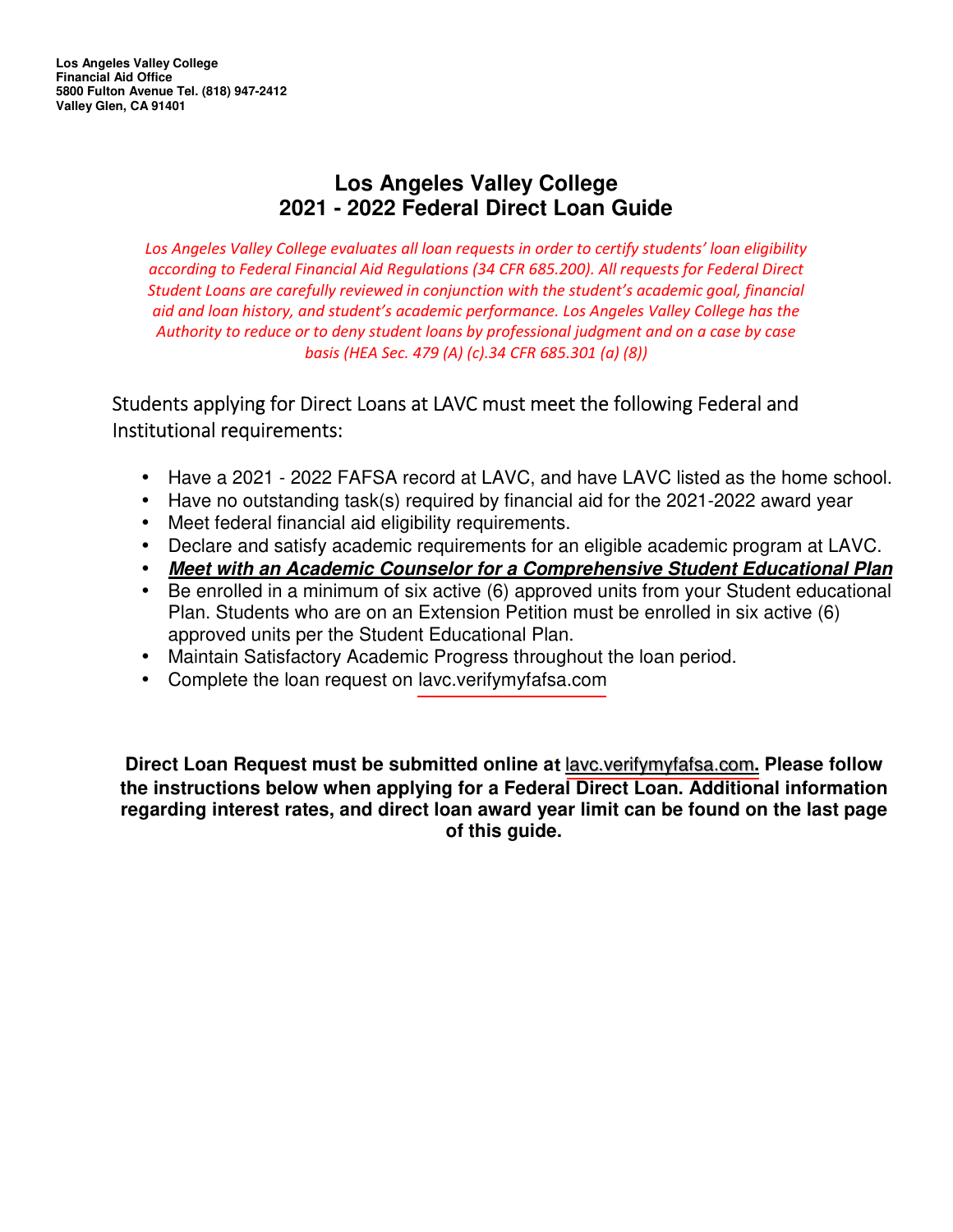- 1) Log into lavc.verifymyfafsa.com (first-time users must activate their account by verifying their information as reported on the FAFSA).
- 2) Select the "+ Request" option at the top right hand corner of the page. Select "Student Loan Data Form – LAVC 1" for the **2021-2022 award year** and provide an explanation for your direct loan request.



3) Select "Fill Out" and complete the Student Loan Data Form – LAVC 1

| 2021-2022<br><b>Other Documents</b>                                                                                                                                                                                                                                                                  |                             |
|------------------------------------------------------------------------------------------------------------------------------------------------------------------------------------------------------------------------------------------------------------------------------------------------------|-----------------------------|
| O One or more new tasks have been added. 08/17/2021 21:31:08 PM                                                                                                                                                                                                                                      |                             |
|                                                                                                                                                                                                                                                                                                      | <b>Notification History</b> |
| Welcome!                                                                                                                                                                                                                                                                                             |                             |
| Contact the Office of Financial Aid with any questions.                                                                                                                                                                                                                                              |                             |
| Additional Info: Student Loan Data Form - LAVC 1<br>$\checkmark$                                                                                                                                                                                                                                     |                             |
| Los Angeles Valley College evaluates all loan requests in order to certify students' loan eligibility according to Federal Financial Aid<br>Regulations (34 CFR 685.200). All requests for Federal Direct Student Loans are carefully reviewed in conjunction with the student's<br><b>Read More</b> |                             |
| Sexample: Need additional funds to pay for education.                                                                                                                                                                                                                                                |                             |
| ○ Student Loan Data Form - LAVC 1 ?                                                                                                                                                                                                                                                                  | $\mathbb{Z}$ Fill Out       |
|                                                                                                                                                                                                                                                                                                      | <b>Submit</b>               |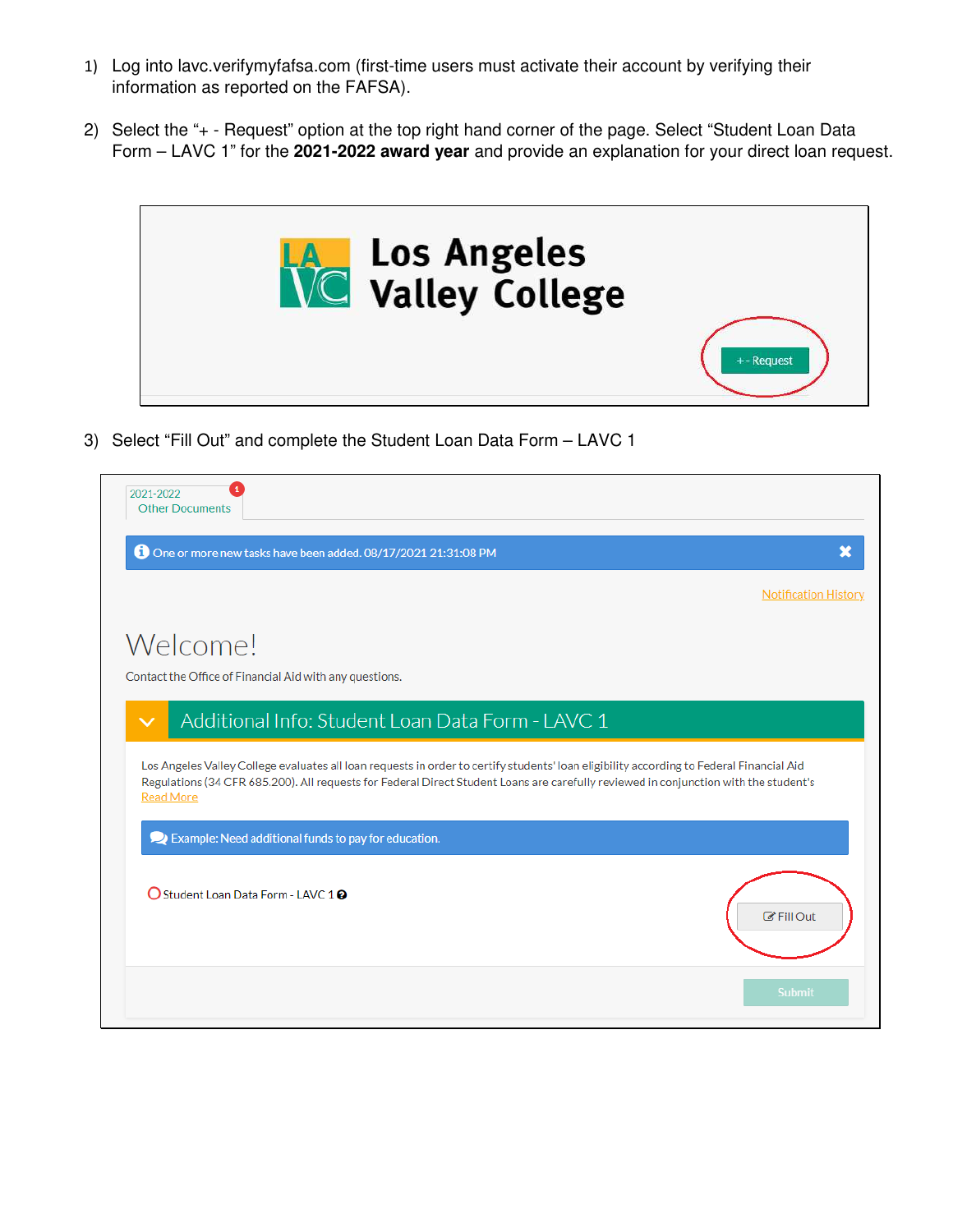|                                                | <b>WG Valley College</b>                                                                                                                                                                                                                                                                                                                                                                                                                                          |
|------------------------------------------------|-------------------------------------------------------------------------------------------------------------------------------------------------------------------------------------------------------------------------------------------------------------------------------------------------------------------------------------------------------------------------------------------------------------------------------------------------------------------|
| <b>Student Loan Data Form - LAVC 1</b>         | Student Loan Data Form 1                                                                                                                                                                                                                                                                                                                                                                                                                                          |
| ⋗<br>Student Loan Data Form 1<br>Review & Sign | Only borrow what you need (we strongly encourage you to borrow less than the annual limit). You should consider your expenses and<br>your income (including financial aid) to determine this amount.<br>How much do you need to borrow?                                                                                                                                                                                                                           |
| <b>Return to Student Tasks</b>                 | By checking the boxes below, I certify that I read and understand that:                                                                                                                                                                                                                                                                                                                                                                                           |
|                                                | $\Box$ This is a loan and must be repaid with accrued interest.                                                                                                                                                                                                                                                                                                                                                                                                   |
|                                                | $\Box$ This loan is to be used for educationally related expenses.                                                                                                                                                                                                                                                                                                                                                                                                |
|                                                | □ I must have a signed Master Promissory Note (MPN) to receive this loan, and collection of all debts acquired under this MPN is<br>fully enforceable in a court of law (studentaid, gov/mpn).                                                                                                                                                                                                                                                                    |
|                                                | □ I must complete Direct Loan Entrance Counseling to receive this loan (studentaid,gov/entrance-counseling).                                                                                                                                                                                                                                                                                                                                                      |
|                                                | □ I must immediately notify the holder of my loan if my status changes. I understand that failure on my part to adhere to the<br>terms and conditions of my loan may result in default and may affect my rights as a student loan borrower.                                                                                                                                                                                                                       |
|                                                | $\Box$ My loan(s) will be originated for the loan period that I may be eligible for and that the loan(s) may be prorated if my educational<br>goal will be completed in less than a full academic year.                                                                                                                                                                                                                                                           |
|                                                | $\Box$ I must be enrolled in at least six (6) approved units for my loan request to be certified. This means that if I had to appeal for an<br>extension for Financial Aid and if my petition has been approved, only the classes listed on my Student Educational Plan may<br>be counted in the approved units.                                                                                                                                                  |
|                                                | $\Box$ My loan will be canceled if my enrollment is less than six (6) approved units at the time of my loan disbursement.                                                                                                                                                                                                                                                                                                                                         |
|                                                | □ I went to studentaid,gov/asIa and completed the Annual Student Loan Acknowledgement which shows my past loan activity<br>and I am aware of my student loan balance.                                                                                                                                                                                                                                                                                             |
|                                                | $\Box$ NEW Borrowers: As a new loan borrower, I understand that my first loan disbursement will be delayed thirty (30) days from<br>the first day of semester. And I understand that I am subject to the 150% rule of subsidized loan.                                                                                                                                                                                                                            |
|                                                | □ I understand I may be awarded Unsubsidized Direct Student Loan if the amount I request exceeds my subsidized Ioan<br>eligibility. This may be due to Subsidized Usage limitation (SULA), high Expected Family Contribution (EFC), loan aggregate<br>limits, or other reason(s).                                                                                                                                                                                 |
|                                                | <b>Borrower Request and Certification</b>                                                                                                                                                                                                                                                                                                                                                                                                                         |
|                                                | The information contained on this loan request is true and correct to the best of my knowledge. I understand that I am requesting a<br>loan that MUST BE REPAID. This includes principal, accrued interest and any fees. I've read and understand the documents and<br>eligibility requirements for this loan. I understand that the college will not certify my loan if my documentation is incomplete or I fail<br>to meet all of the eligibility requirements. |
|                                                | Continue $\rightarrow$                                                                                                                                                                                                                                                                                                                                                                                                                                            |

4) Electronically sign and submit the form. **Please note students who opt out of e-sign will need to print, sign, and upload an image of the loan form**

| <b>Borrower Request and Certification</b>                                                                                                                                                                                                                                                                                                                                                                                                                         |                                                                               |
|-------------------------------------------------------------------------------------------------------------------------------------------------------------------------------------------------------------------------------------------------------------------------------------------------------------------------------------------------------------------------------------------------------------------------------------------------------------------|-------------------------------------------------------------------------------|
| The information contained on this loan request is true and correct to the best of my knowledge. I understand that I am requesting a loan<br>that MUST BE REPAID. This includes principal, accrued interest and any fees. I've read and understand the documents and eligibility<br>requirements for this loan. I understand that the college will not certify my loan if my documentation is incomplete or I fail to meet all of<br>the eligibility requirements. |                                                                               |
| Certification and Signatures                                                                                                                                                                                                                                                                                                                                                                                                                                      |                                                                               |
| Each person signing this worksheet certifies that all of the information reported on it is complete and correct. WARNING: If you purposely<br>give false or misleading information on this worksheet, you may be fined, be sentenced to jail, or both.                                                                                                                                                                                                            |                                                                               |
| The student must sign and date this form.                                                                                                                                                                                                                                                                                                                                                                                                                         |                                                                               |
|                                                                                                                                                                                                                                                                                                                                                                                                                                                                   |                                                                               |
|                                                                                                                                                                                                                                                                                                                                                                                                                                                                   |                                                                               |
|                                                                                                                                                                                                                                                                                                                                                                                                                                                                   |                                                                               |
|                                                                                                                                                                                                                                                                                                                                                                                                                                                                   |                                                                               |
| <b>Student's Signature</b>                                                                                                                                                                                                                                                                                                                                                                                                                                        | Date                                                                          |
|                                                                                                                                                                                                                                                                                                                                                                                                                                                                   |                                                                               |
|                                                                                                                                                                                                                                                                                                                                                                                                                                                                   |                                                                               |
| Spouse's Signature (optional)                                                                                                                                                                                                                                                                                                                                                                                                                                     | Date                                                                          |
|                                                                                                                                                                                                                                                                                                                                                                                                                                                                   |                                                                               |
|                                                                                                                                                                                                                                                                                                                                                                                                                                                                   | * E-Sign PIN                                                                  |
|                                                                                                                                                                                                                                                                                                                                                                                                                                                                   | Forgot your E-Sign PIN? <sup>O</sup><br>$\bullet\bullet\bullet\bullet\bullet$ |
|                                                                                                                                                                                                                                                                                                                                                                                                                                                                   | Opt out of E-Sign <sup>●</sup><br><b>NO</b>                                   |
| $\leftarrow$ Back                                                                                                                                                                                                                                                                                                                                                                                                                                                 | E-Sign                                                                        |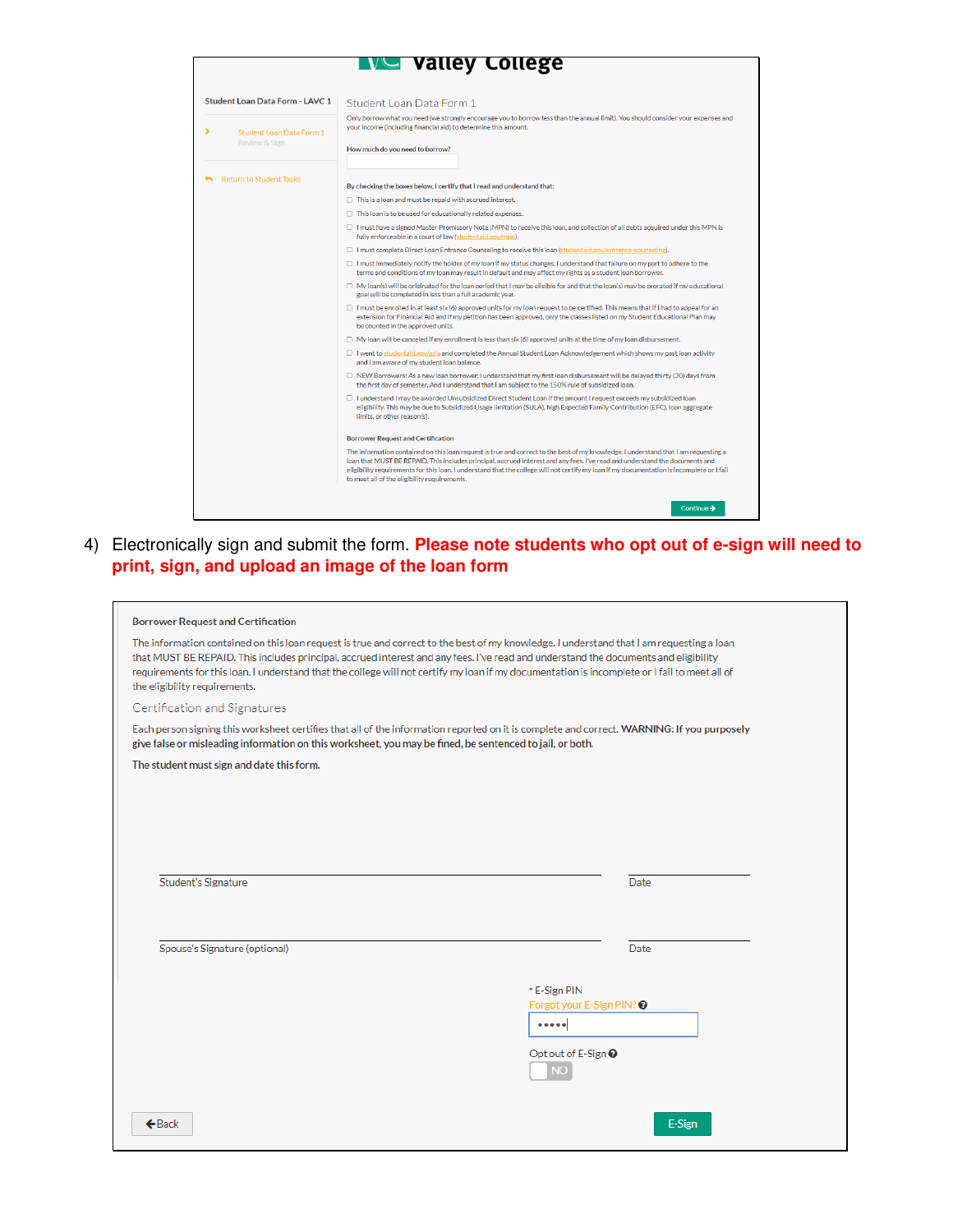5) Complete all additonal tasks. Loan Entrance Counseling, Master Promissory Note, and Previous Loan Summary can be completed at [www.studentaid.gov](https://studentaid.gov/) . Submit the Student Loan Data Form and additonal tasks to our office by selecting the green submit button.

| Additional Info: Student Loan Data Form - LAVC 1                                                                                                                                                                                                                                                     |                 |                      |
|------------------------------------------------------------------------------------------------------------------------------------------------------------------------------------------------------------------------------------------------------------------------------------------------------|-----------------|----------------------|
| Los Angeles Valley College evaluates all loan requests in order to certify students' loan eligibility according to Federal Financial Aid<br>Regulations (34 CFR 685.200). All requests for Federal Direct Student Loans are carefully reviewed in conjunction with the student's<br><b>Read More</b> |                 |                      |
| Example: Need additional funds to pay for education.                                                                                                                                                                                                                                                 |                 |                      |
| Student Loan Data Form - LAVC 10                                                                                                                                                                                                                                                                     |                 | $\mathbb Z$ Fill Out |
| Download                                                                                                                                                                                                                                                                                             | Date Filled Out |                      |
| Student Loan Data Form - LAVC 1.pdf                                                                                                                                                                                                                                                                  | 08/17/2021      |                      |
| O Upload Loan Entrance Counseling - LAVC <sup>O</sup>                                                                                                                                                                                                                                                |                 | ↑ Upload             |
| O Upload Master Promissory Note - LAVC <sup>O</sup>                                                                                                                                                                                                                                                  |                 | ↑ Upload             |
| O Upload Valid State Issued ID - LAVC @                                                                                                                                                                                                                                                              |                 | ↑ Upload             |
| O Upload Previous Loan Summary<br>๏<br>(www.studentaid.gov) - LAVC                                                                                                                                                                                                                                   |                 | ↑ Upload             |
|                                                                                                                                                                                                                                                                                                      |                 | <b>Submit</b>        |